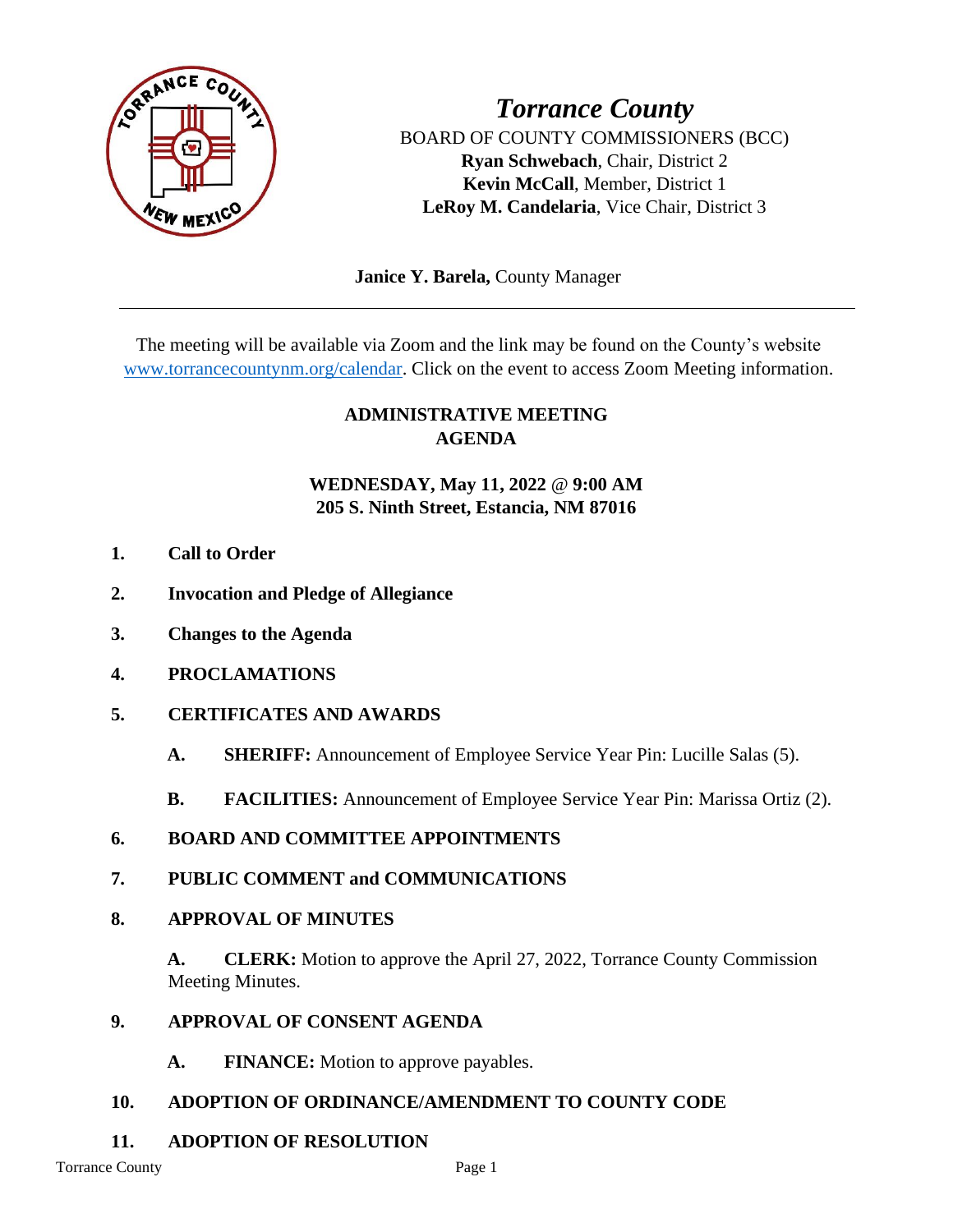**A. FINANCE:** Motion to approve Resolution 2022-\_\_\_, Torrance County Finance and Purchasing Policy.

**B. FIRE:** Motion to approve Resolution 2022-\_\_\_\_, Proclaiming extreme or severe drought conditions and to ban the use of certain fireworks.

**C. MANAGER:** Motion to approve Resolution 2022-\_\_\_\_, Authorizing and approving submission of a funding request from New Mexico Finance Authority for a Torrance County Comprehensive Plan.

**D. MANAGER:** Motion to approve Resolution 2022-\_\_\_\_, Authorizing and approving submission of a funding request from New Mexico Finance Authority for a Torrance County Fairground Master Plan.

### **12. APPROVALS**

**A. PURCHASING:** Motion to approve Boys Council Facilitator professional services contract #RFP TC-FY22-02 with Albert Lovato for providing Boys Council services within the Estancia Valley.

**B. PURCHASING:** Motion to approve IFB 2022-04 – Chain Link Fence to TriWest Fence, LLC for \$44,000 plus applicable tax.

**C. PURCHASING:** Motion to approve awarding IFB 2020-05 Barn Doors: two (2) barn doors on steer bar per allotted NM Legislative Funding (agreement E2775) TC Fair Grounds.

**D. FINANCE:** Motion to re-approve past due Wal-Mart Card (\$813.28) – Previously approved by prior Commission in May 2018.

**E. EMERGENCY MANAGEMENT:** Motion to approve the submittal of the Emergency Management Performance Grant (EMPG) – A grant funding half of the salary and benefits of Emergency Management personnel.

**F. GRANTS:** Motion to approve the submittal of an application for the New Mexico Food Security Grant – Requesting funding for Torrance County Senior Centers and Fair Ground food preparation and storage improvements.

**G. GRANTS:** Motion to approve the submittal of an application to Aging and Long Term Services (ALTSD) – Requesting funding for Estancia, Moriarty, and Mountainair Senior Centers.

**H. MANAGER:** Motion to approve increase in pay to \$18.00 per hour for the two (2) part-time Victim's Support Specialists positions (Domestic Violence Program), to take effect immediately instead of waiting until July 1, 2022 (FY23 Budget).

### **13. DISCUSSION**